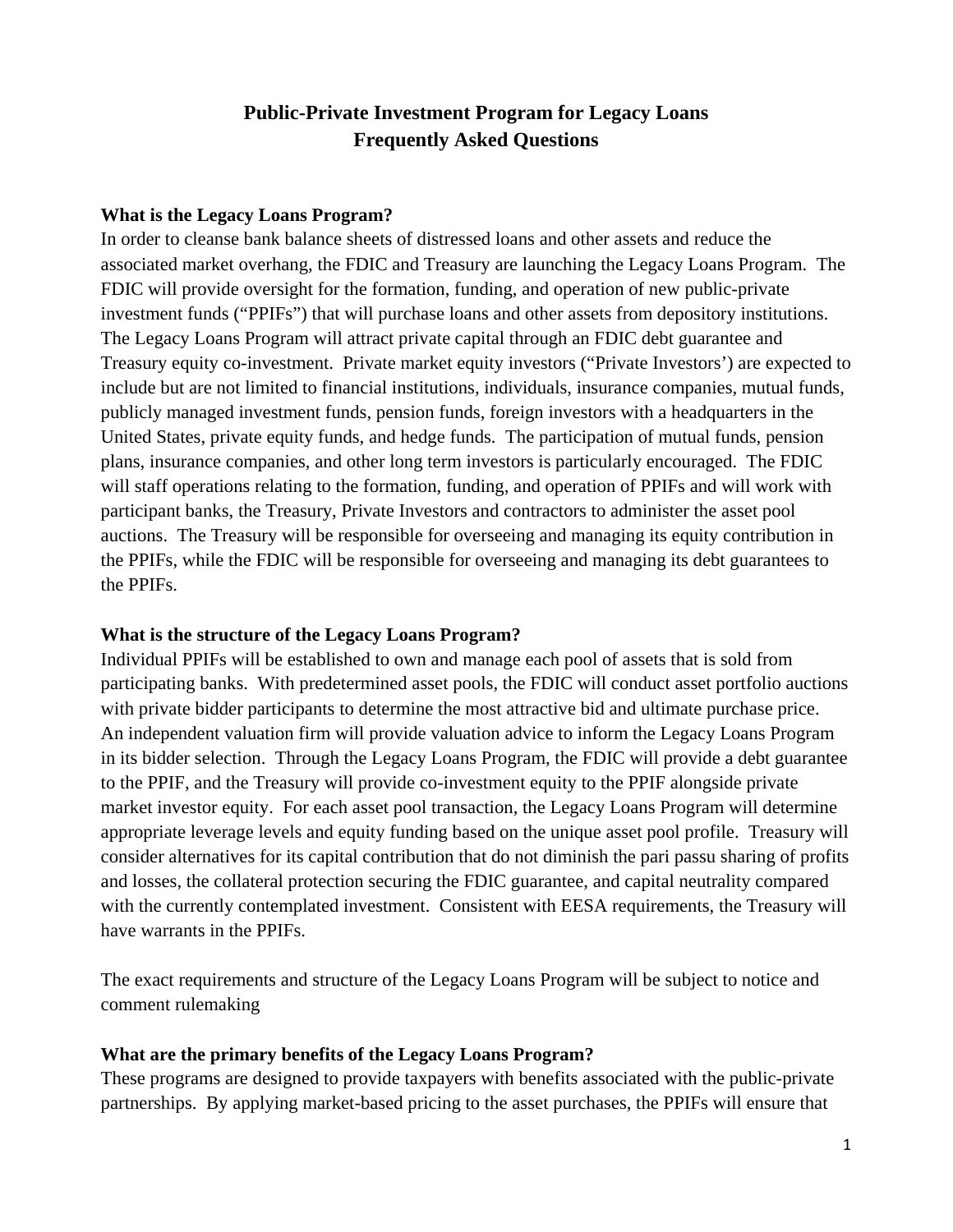purchases are at prices that give taxpayers and private investors substantial opportunities to benefit. In addition, by offering a structure that allows banks to clear these assets off their books, the PPIFs will complement other government programs designed to enable greater lending and restore economic growth. These programs will help open lending channels by facilitating a market for the distressed assets currently clogging the system. The equity contribution from Treasury provides the foundation for this program and the benefits to taxpayers. The financing support provided by the FDIC, under the Legacy Loans Program, and the Federal Reserve, under the Term Asset-Backed Securities Loan Facility (TALF), will provide the liquidity that has been missing from the market so far to achieve these purchases for the public

#### **What is the FDIC's role in the Legacy Loans Program?**

The FDIC will provide oversight for the formation, funding, and operation of new PPIFs that will purchase loan and other asset pools from participating banks. Such functions include approving the asset pools from the participating banks, determining asset pool leverage levels, and conducting the auctions. In addition, the FDIC will provide credit support for PPIF debt financing through a debt guarantee issued by the PPIF. The FDIC will be responsible for managing such PPIF debt guarantees. In its broad oversight function, the FDIC will ensure that both the FDIC and the Treasury are provided with sufficient asset pool data to effectively oversee the investment pools.

### **What is Treasury's role in the Legacy Loans Program?**

The Treasury will invest alongside the private sector initially targeting 50 percent of the equity position in each PPIF in a non-controlling position. In addition, the Treasury will be responsible for overseeing and managing its equity position in PPIFs.

# **What is the private investor's role in the Legacy Loans Program?**

The private investor will provide 50 percent or more of the PPIF equity capital (subject to a minimum government subscription right to be determined).

# **What assets are eligible for the Legacy Loans Program?**

Loans and other assets from depository institutions under criteria established by the FDIC are eligible. Participant banks must demonstrate to the satisfaction of the Treasury and the FDIC that the contemplated asset pools qualify based upon Treasury and FDIC agreed upon minimum requirements.

# **How will Treasury's equity investment be counted against the limit on Treasury's purchases of troubled assets in the Emergency Economic Stabilization Act?**

The purchase price of the Treasury equity investment in the PPIFs will count against the \$700 billion cap.

# **Will warrants be issued as part of the structure?**

As required by the EESA, the Treasury will be receiving warrants in the transaction.